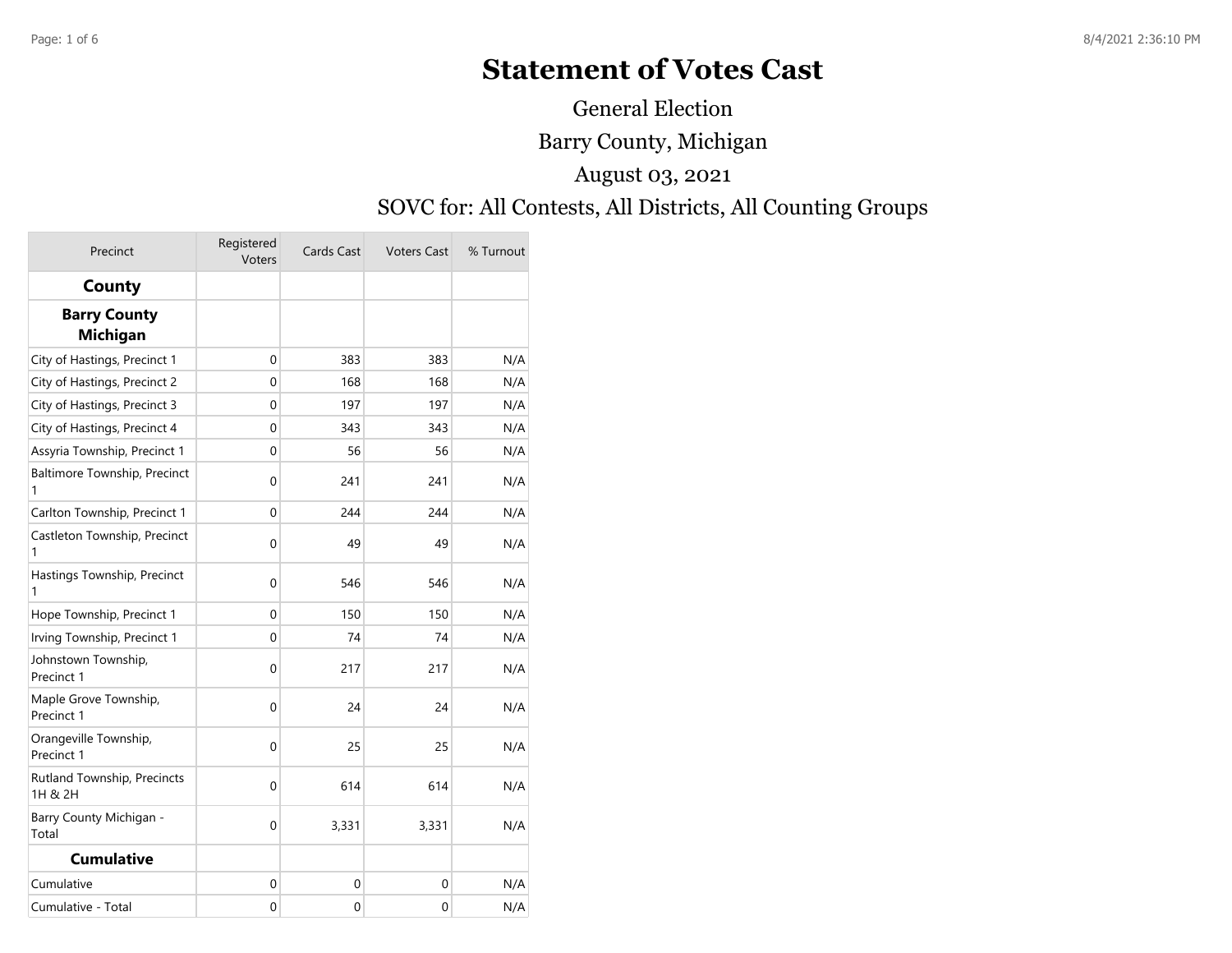| Precinct       | Registered<br><b>Voters</b> | Cards Cast | <b>Voters Cast</b> | % Turnout |
|----------------|-----------------------------|------------|--------------------|-----------|
| County - Total |                             | 3,331      | 3,331              | N/A       |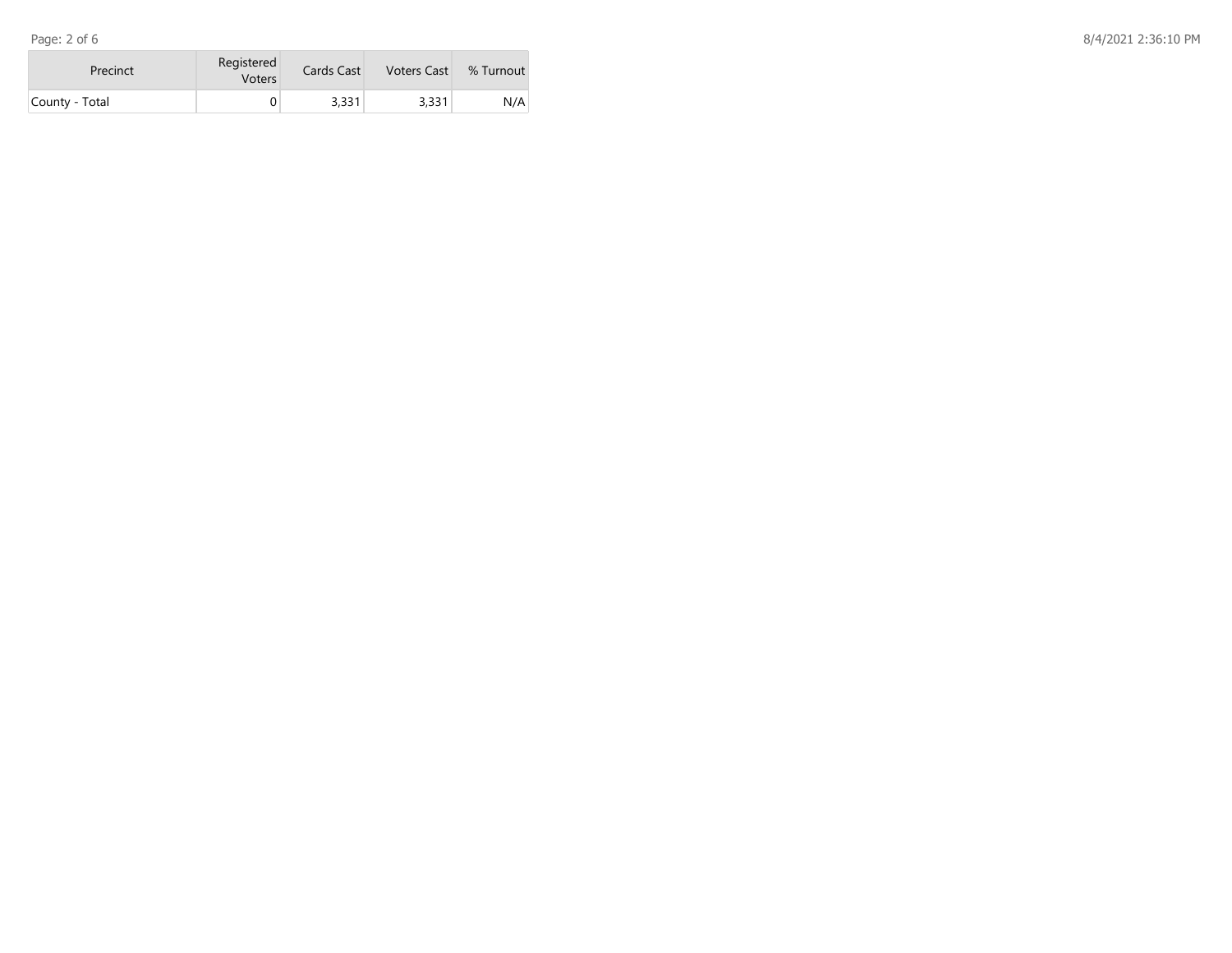## **Hastings Area School System Bonding Proposal (Vote for 1)**

| Precinct                               | Times Cast | egisterec |
|----------------------------------------|------------|-----------|
| County                                 |            |           |
| <b>Barry County Michigan</b>           |            |           |
| City of Hastings, Precinct 1           | 383        | 0         |
| City of Hastings, Precinct 2           | 168        | 0         |
| City of Hastings, Precinct 3           | 197        | 0         |
| City of Hastings, Precinct 4           | 343        | 0         |
| Assyria Township, Precinct 1           | 56         | 0         |
| Baltimore Township, Precinct<br>1      | 241        | 0         |
| Carlton Township, Precinct 1           | 244        | 0         |
| Castleton Township, Precinct<br>1      | 49         | 0         |
| Hastings Township, Precinct<br>1       | 546        | 0         |
| Hope Township, Precinct 1              | 150        | 0         |
| Irving Township, Precinct 1            | 74         | 0         |
| Johnstown Township,<br>Precinct 1      | 217        | 0         |
| Maple Grove Township,<br>Precinct 1    | 24         | 0         |
| Rutland Township, Precincts<br>1H & 2H | 614        | 0         |
| Barry County Michigan -<br>Total       | 3,306      | 0         |
| <b>Cumulative</b>                      |            |           |
| Cumulative                             | 0          | 0         |
| Cumulative - Total                     | 0          | 0         |
| County - Total                         | 3,306      | 0         |

|                                        | Yes                 | $\frac{1}{2}$ | <b>Total Votes</b> |
|----------------------------------------|---------------------|---------------|--------------------|
| Precinct                               |                     |               |                    |
| County                                 |                     |               |                    |
| <b>Barry County Michigan</b>           |                     |               |                    |
| City of Hastings, Precinct 1           | 227                 | 156           | 383                |
| City of Hastings, Precinct 2           | 97                  |               | 70<br>167          |
| City of Hastings, Precinct 3           | 132                 |               | 196<br>64          |
| City of Hastings, Precinct 4           | 221                 | 122           | 343                |
| Assyria Township, Precinct 1           | 16                  |               | 40<br>56           |
| Baltimore Township, Precinct<br>1      | 57                  | 184           | 241                |
| Carlton Township, Precinct 1           | 129                 | 115           | 244                |
| Castleton Township, Precinct<br>1      | 10                  |               | 49<br>39           |
| Hastings Township, Precinct<br>1       | 256                 | 290           | 546                |
| Hope Township, Precinct 1              | 44                  | 105           | 149                |
| Irving Township, Precinct 1            | 19                  |               | 55<br>74           |
| Johnstown Township,<br>Precinct 1      | 39                  | 178           | 217                |
| Maple Grove Township,<br>Precinct 1    | $\overline{2}$      |               | 22<br>24           |
| Rutland Township, Precincts<br>1H & 2H | 361                 | 253           | 614                |
| Barry County Michigan -<br>Total       | 1,610               | 1,693         | 3,303              |
| <b>Cumulative</b>                      |                     |               |                    |
| Cumulative                             | $\mathsf{O}\xspace$ |               | 0<br>0             |
| Cumulative - Total                     | 0                   |               | 0<br>0             |
| County - Total                         | 1,610               | 1,693         | 3,303              |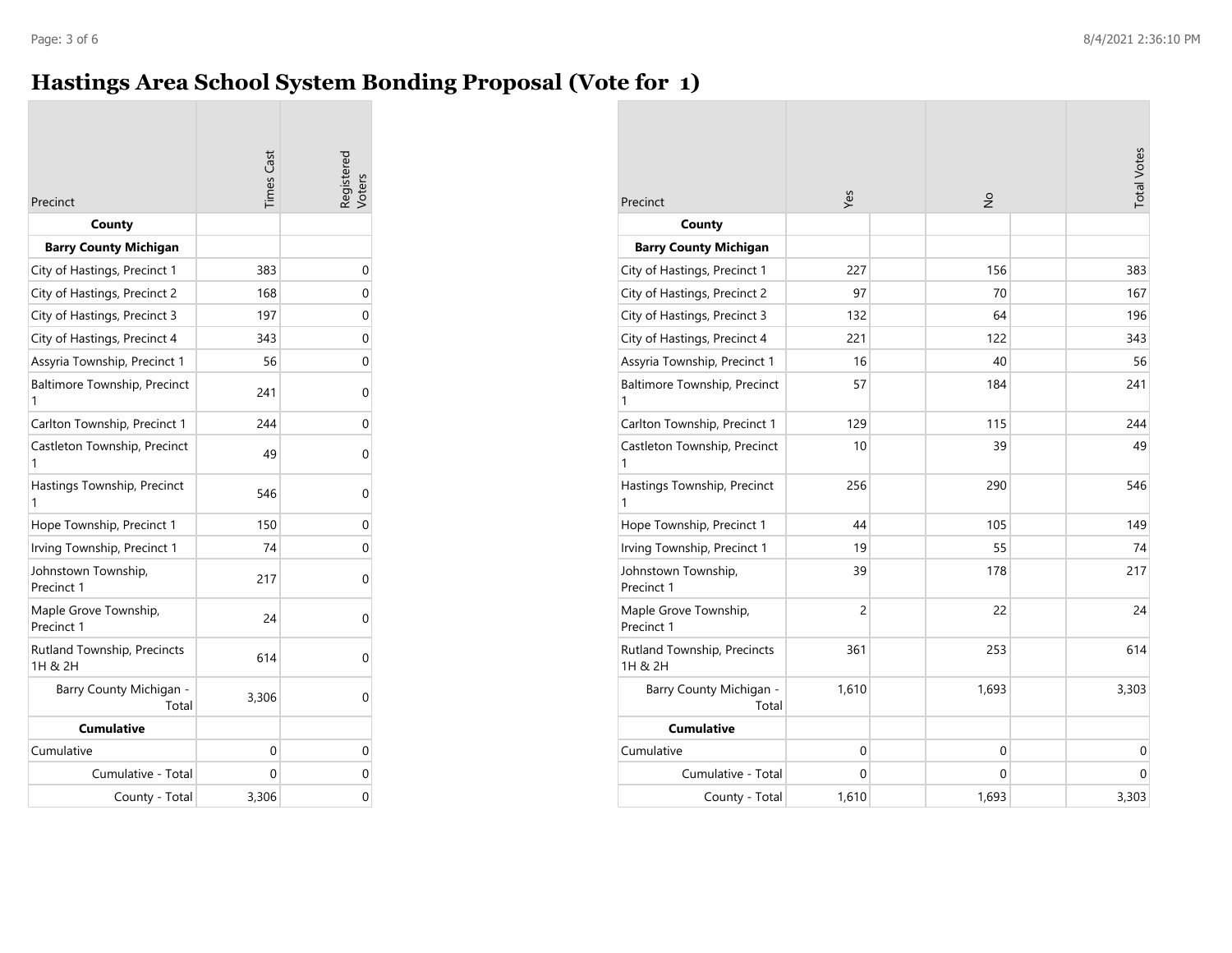| Precinct                               | nresolve |
|----------------------------------------|----------|
| County                                 |          |
| <b>Barry County Michigan</b>           |          |
| City of Hastings, Precinct 1           | 0        |
| City of Hastings, Precinct 2           | 0        |
| City of Hastings, Precinct 3           | 0        |
| City of Hastings, Precinct 4           | 0        |
| Assyria Township, Precinct 1           | 0        |
| Baltimore Township, Precinct<br>1      | 0        |
| Carlton Township, Precinct 1           | 0        |
| Castleton Township, Precinct<br>1      | 0        |
| Hastings Township, Precinct<br>1       | 0        |
| Hope Township, Precinct 1              | 0        |
| Irving Township, Precinct 1            | 0        |
| Johnstown Township,<br>Precinct 1      | 0        |
| Maple Grove Township,<br>Precinct 1    | 0        |
| Rutland Township, Precincts<br>1H & 2H | 0        |
| Barry County Michigan -<br>Total       | 0        |
| Cumulative                             |          |
| Cumulative                             | 0        |
| Cumulative - Total                     | 0        |
| County - Total                         | 0        |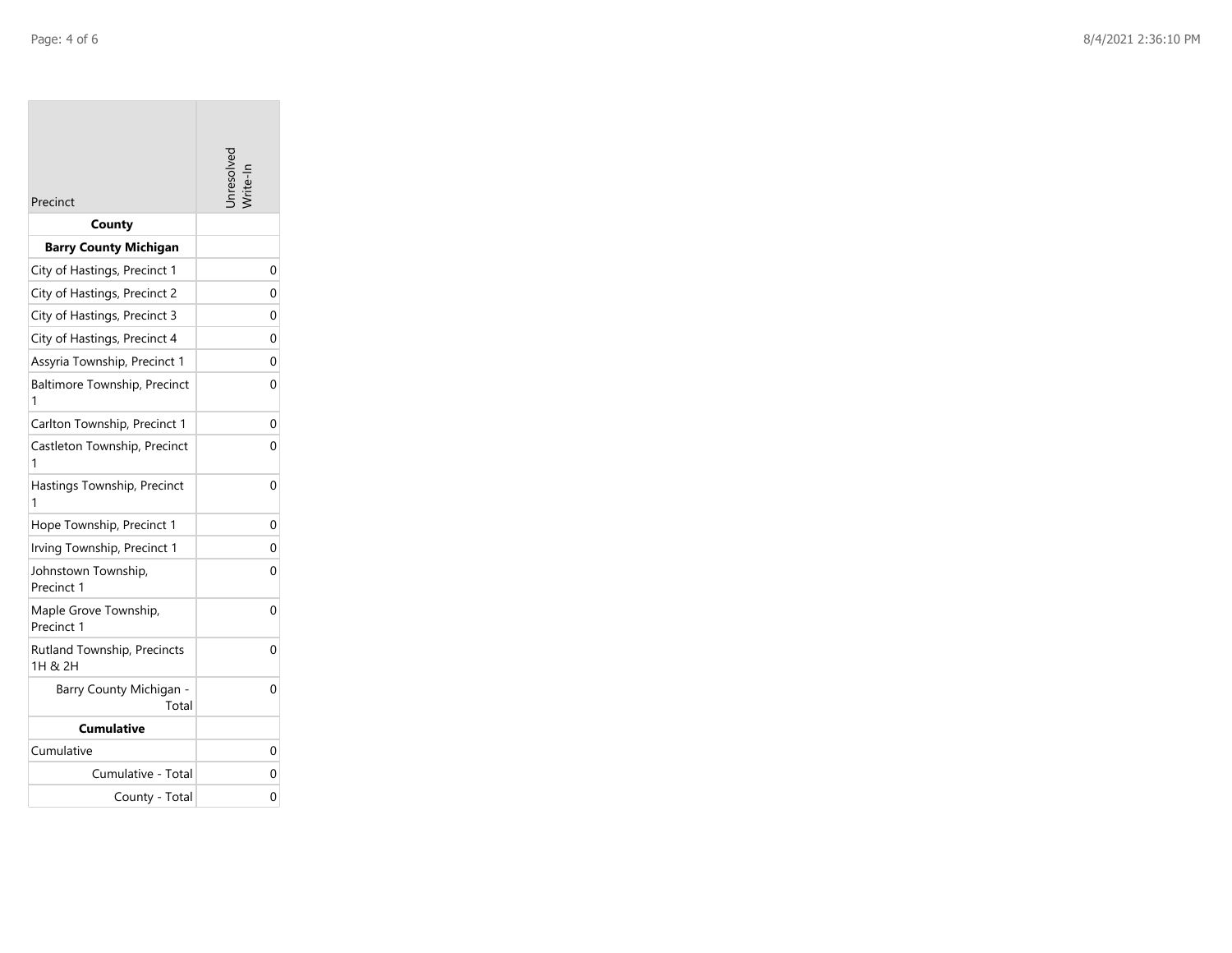## **Martin Public Schools Operating Millage Proposal (Vote for 1)**

| Precinct                            | <b>Times Cast</b> | Registered<br>Voters |
|-------------------------------------|-------------------|----------------------|
| County                              |                   |                      |
| <b>Barry County Michigan</b>        |                   |                      |
| Orangeville Township,<br>Precinct 1 | 25                | Ω                    |
| Barry County Michigan -<br>Total    | 25                | Ω                    |
| <b>Cumulative</b>                   |                   |                      |
| Cumulative                          | 0                 | 0                    |
| Cumulative - Total                  | 0                 | 0                    |
| County - Total                      | 25                | 0                    |

| Precinct                            | Yes         | $\frac{1}{2}$  | <b>Total Votes</b> |
|-------------------------------------|-------------|----------------|--------------------|
| County                              |             |                |                    |
| <b>Barry County Michigan</b>        |             |                |                    |
| Orangeville Township,<br>Precinct 1 | 22          | $\overline{c}$ | 24                 |
| Barry County Michigan -<br>Total    | 22          | $\overline{c}$ | 24                 |
| <b>Cumulative</b>                   |             |                |                    |
| Cumulative                          | $\mathbf 0$ | $\mathbf 0$    | $\mathbf 0$        |
| Cumulative - Total                  | $\mathbf 0$ | $\mathbf 0$    | $\mathbf 0$        |
| County - Total                      | 22          | $\overline{c}$ | 24                 |